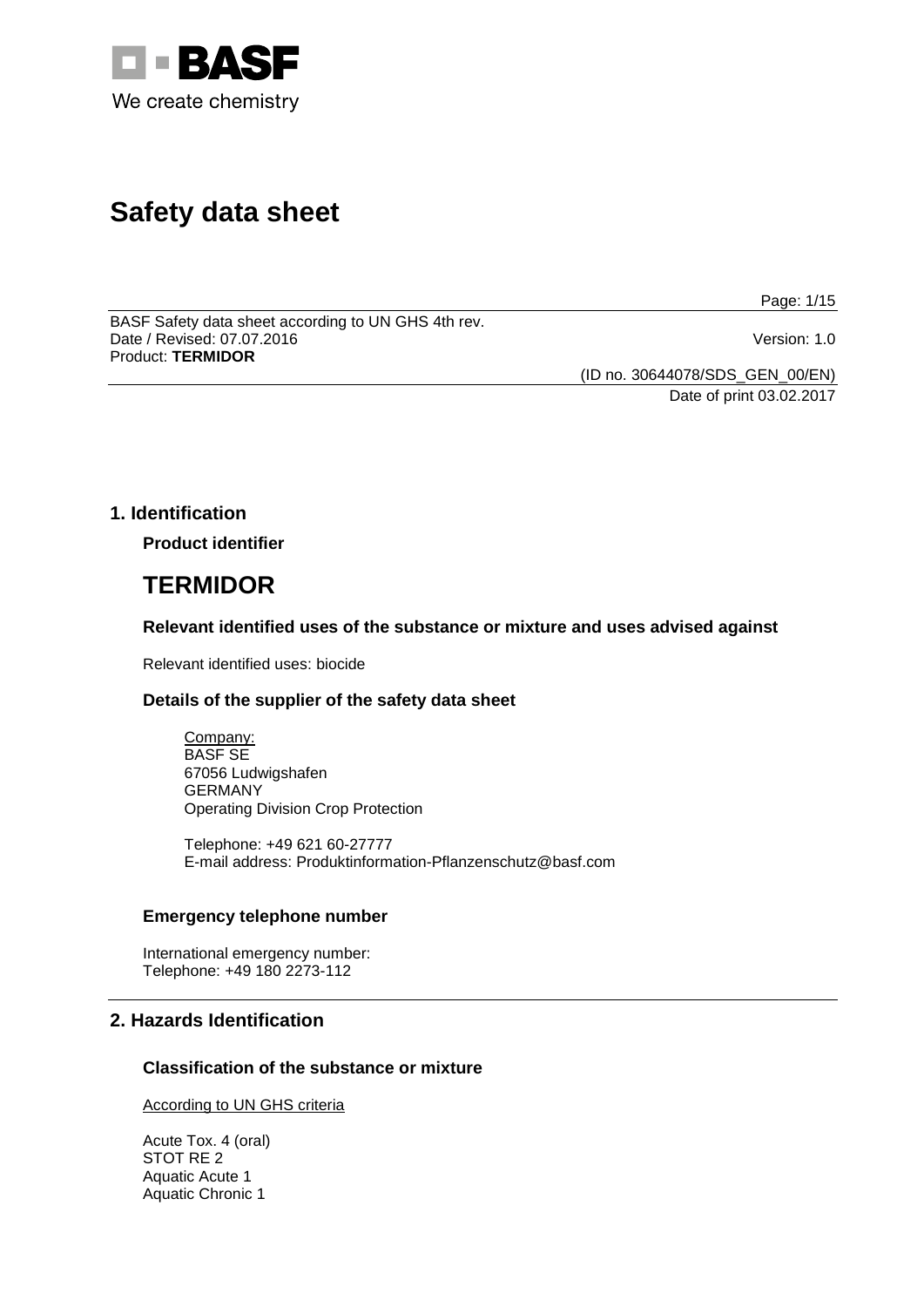Page: 2/15

BASF Safety data sheet according to UN GHS 4th rev. Date / Revised: 07.07.2016 Version: 1.0 Product: **TERMIDOR**

(ID no. 30644078/SDS\_GEN\_00/EN)

Date of print 03.02.2017

For the classifications not written out in full in this section the full text can be found in section 16.

# **Label elements**

Globally Harmonized System (GHS)

Pictogram:



Signal Word: Warning

| <b>Hazard Statement:</b>               |                                                                                  |
|----------------------------------------|----------------------------------------------------------------------------------|
| H302                                   | Harmful if swallowed.                                                            |
| H373                                   | May cause damage to organs through prolonged or repeated exposure.               |
| H400                                   | Very toxic to aquatic life.                                                      |
| H410                                   | Very toxic to aquatic life with long lasting effects.                            |
| Precautionary Statements (Prevention): |                                                                                  |
| P <sub>260</sub>                       | Do not breathe dust/gas/mist/vapours.                                            |
| P <sub>260</sub>                       | Do not breathe vapours.                                                          |
| P <sub>264</sub>                       | Wash contaminated body parts thoroughly after handling.                          |
| P270                                   | Do not eat, drink or smoke when using this product.                              |
| Precautionary Statements (Response):   |                                                                                  |
| P301 + P312                            | IF SWALLOWED: Call a POISON CENTER or doctor/physician if you<br>feel unwell.    |
| P314                                   | Get medical advice/attention if you feel unwell.                                 |
| P330                                   | Rinse mouth.                                                                     |
| P391                                   | Collect spillage.                                                                |
| Precautionary Statements (Disposal):   |                                                                                  |
| P <sub>501</sub>                       | Dispose of contents/container to hazardous or special waste collection<br>point. |

#### According to UN GHS criteria

Hazard determining component(s) for labelling: FIPRONIL

# **Other hazards**

According to UN GHS criteria

See section 12 - Results of PBT and vPvB assessment.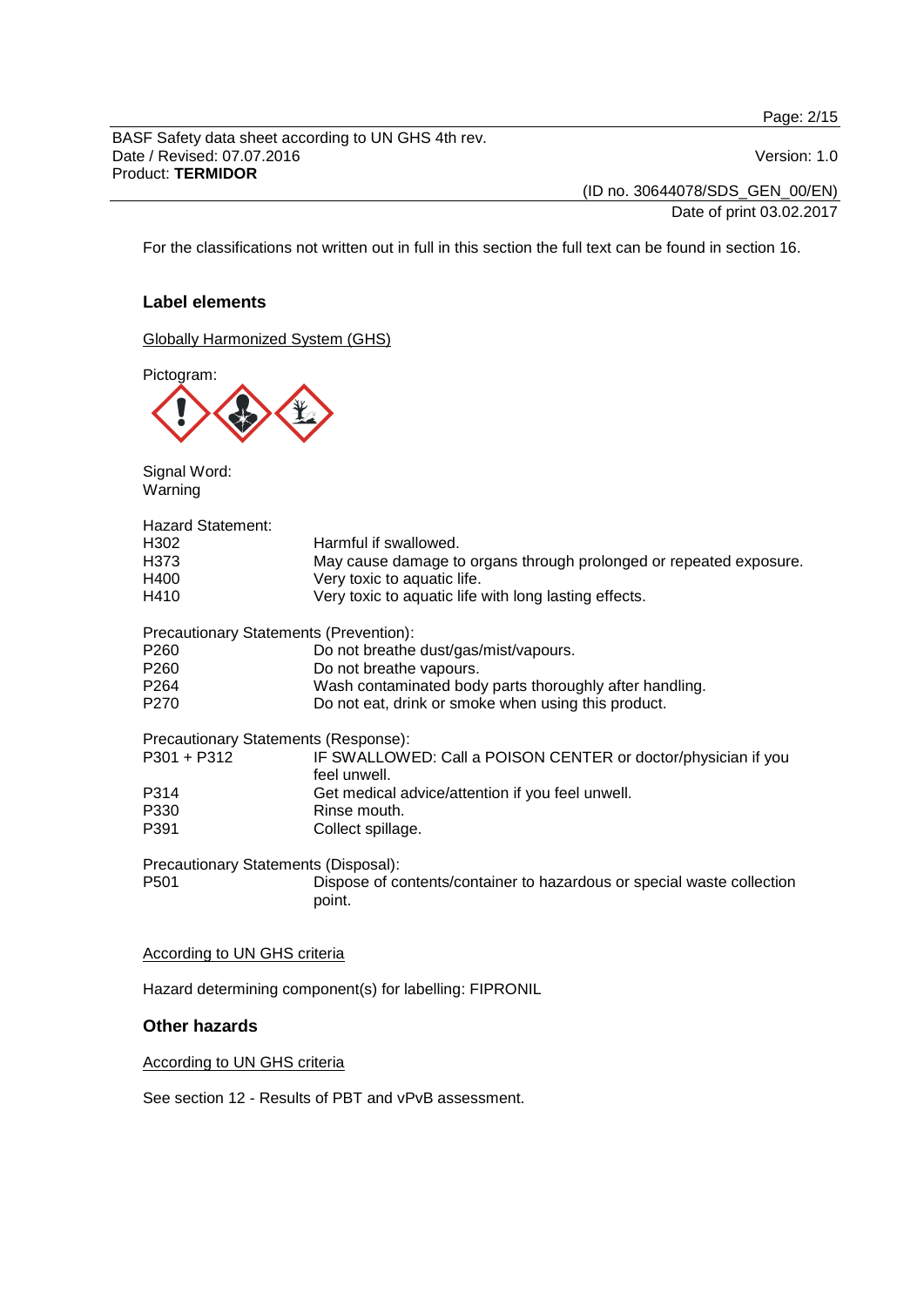Page: 3/15

BASF Safety data sheet according to UN GHS 4th rev. Date / Revised: 07.07.2016 Version: 1.0 Product: **TERMIDOR**

(ID no. 30644078/SDS\_GEN\_00/EN)

Date of print 03.02.2017

If applicable information is provided in this section on other hazards which do not result in classification but which may contribute to the overall hazards of the substance or mixture.

# **3. Composition/Information on Ingredients**

# **Substances**

Not applicable

#### **Mixtures**

Chemical nature

Biocidal product

Hazardous ingredients (GHS) According to UN GHS criteria

fipronil (ISO); 5-amino-1-[2,6-dichloro-4-(trifluoromethyl)phenyl]-4-[(trifluoromethyl)sulfinyl]-1Hpyrazole-3-carbonitrile Content (W/W): 9,1 % CAS Number: 120068-37-3 EC-Number: 424-610-5 H311, H330, H301, H372, H400, H410

sodium alkylnaphthalene sulphonate, formaldehyde condensate Content (W/W): < 5 % Eye Dam./Irrit. 2A H319

Propane-1,2-diol Content (W/W):  $< 5 \%$ CAS Number: 57-55-6 EC-Number: 200-338-0

For the classifications not written out in full in this section the full text can be found in section 16.

# **4. First-Aid Measures**

# **Description of first aid measures**

Remove contaminated clothing.

If inhaled: Keep patient calm, remove to fresh air, seek medical attention.

On skin contact: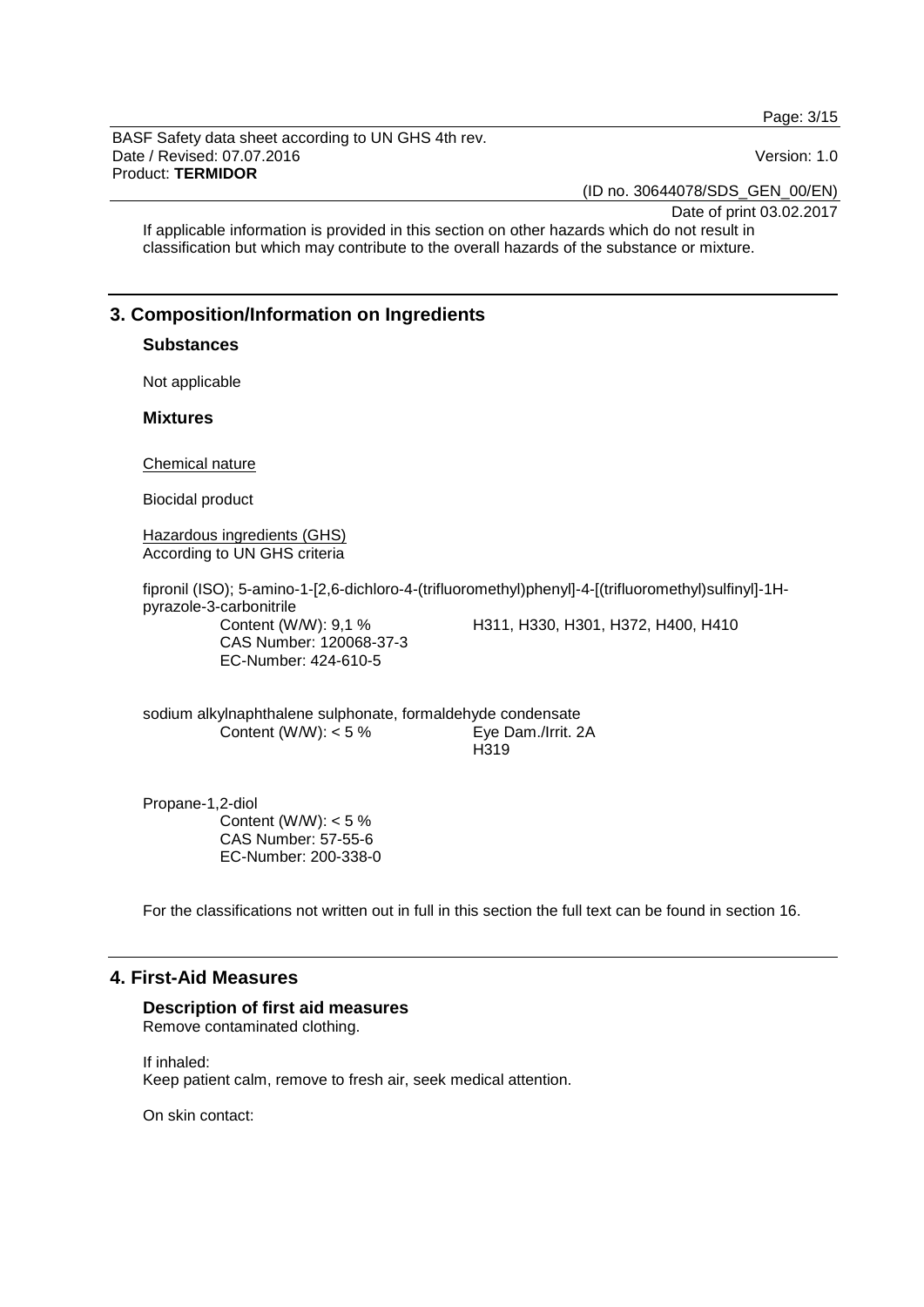Page: 4/15

BASF Safety data sheet according to UN GHS 4th rev. Date / Revised: 07.07.2016 Version: 1.0 Product: **TERMIDOR**

(ID no. 30644078/SDS\_GEN\_00/EN)

Date of print 03.02.2017

Wash thoroughly with soap and water.

On contact with eyes: Wash affected eyes for at least 15 minutes under running water with eyelids held open.

# On ingestion:

Immediately rinse mouth and then drink 200-300 ml of water, seek medical attention.

# **Most important symptoms and effects, both acute and delayed**

Symptoms: The most important known symptoms and effects are described in the labelling (see section 2) and/or in section 11., Further important symptoms and effects are so far not known.

#### **Indication of any immediate medical attention and special treatment needed**

Treatment: Treat according to symptoms (decontamination, vital functions), no known specific antidote.

# **5. Fire-Fighting Measures**

#### **Extinguishing media**

Suitable extinguishing media: water spray, carbon dioxide, foam, dry powder

# **Special hazards arising from the substance or mixture**

carbon monoxide, Hydrogen chloride, Hydrogen fluoride, Carbon dioxide, nitrogen oxides, sulfur oxides, organochloric compounds

The substances/groups of substances mentioned can be released in case of fire.

# **Advice for fire-fighters**

Special protective equipment: Wear self-contained breathing apparatus and chemical-protective clothing.

Further information:

Collect contaminated extinguishing water separately, do not allow to reach sewage or effluent systems. Dispose of fire debris and contaminated extinguishing water in accordance with official regulations. Keep containers cool by spraying with water if exposed to fire. In case of fire and/or explosion do not breathe fumes.

# **6. Accidental Release Measures**

# **Personal precautions, protective equipment and emergency procedures**

Do not breathe vapour/spray. Use personal protective clothing. Avoid contact with the skin, eyes and clothing.

# **Environmental precautions**

Do not discharge into the subsoil/soil. Do not discharge into drains/surface waters/groundwater.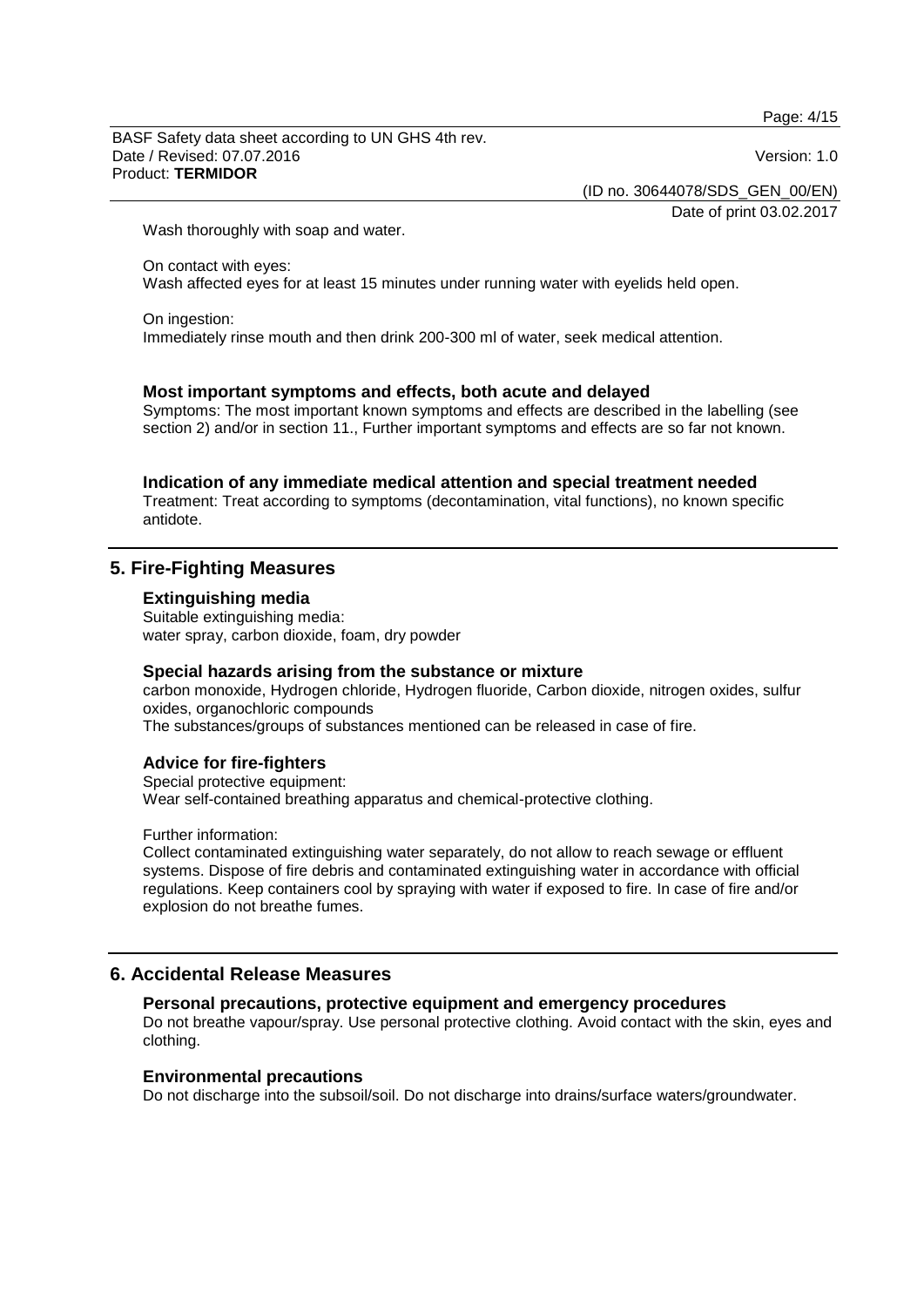Page: 5/15

BASF Safety data sheet according to UN GHS 4th rev. Date / Revised: 07.07.2016 Version: 1.0 Product: **TERMIDOR**

(ID no. 30644078/SDS\_GEN\_00/EN)

Date of print 03.02.2017

# **Methods and material for containment and cleaning up**

For small amounts: Pick up with suitable absorbent material (e.g. sand, sawdust, general-purpose binder, kieselguhr).

For large amounts: Dike spillage. Pump off product.

Dispose of absorbed material in accordance with regulations. Collect waste in suitable containers, which can be labeled and sealed. Clean contaminated floors and objects thoroughly with water and detergents, observing environmental regulations.

# **Reference to other sections**

Information regarding exposure controls/personal protection and disposal considerations can be found in section 8 and 13.

# **7. Handling and Storage**

### **Precautions for safe handling**

No special measures necessary if stored and handled correctly. Ensure thorough ventilation of stores and work areas. When using do not eat, drink or smoke. Hands and/or face should be washed before breaks and at the end of the shift.

Protection against fire and explosion:

No special precautions necessary. The substance/product is non-combustible. Product is not explosive.

# **Conditions for safe storage, including any incompatibilities**

Segregate from foods and animal feeds. Further information on storage conditions: Keep away from heat. Protect from direct sunlight.

Storage stability: Storage duration: 24 Months

# **Specific end use(s)**

For the relevant identified use(s) listed in Section 1 the advice mentioned in this section 7 is to be observed.

# **8. Exposure Controls/Personal Protection**

# **Exposure controls**

Personal protective equipment

Respiratory protection:

Suitable respiratory protection for higher concentrations or long-term effect: Combination filter for gases/vapours of organic, inorganic, acid inorganic and alkaline compounds (e.g. EN 14387 Type ABEK).

Hand protection: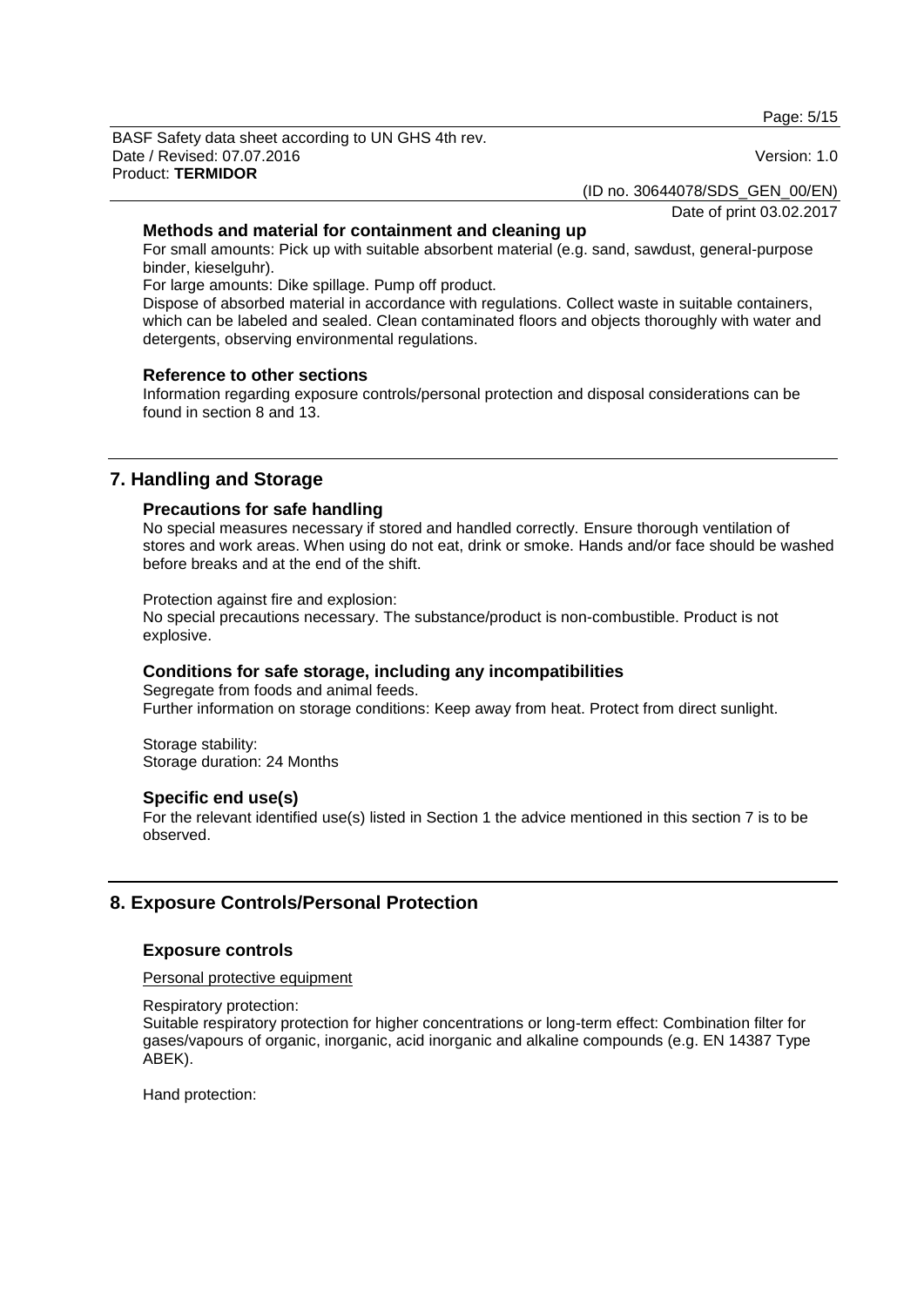Page: 6/15

BASF Safety data sheet according to UN GHS 4th rev. Date / Revised: 07.07.2016 Version: 1.0 Product: **TERMIDOR**

(ID no. 30644078/SDS\_GEN\_00/EN)

Date of print 03.02.2017

Suitable chemical resistant safety gloves (EN 374) also with prolonged, direct contact (Recommended: Protective index 6, corresponding > 480 minutes of permeation time according to EN 374): E.g. nitrile rubber (0.4 mm), chloroprene rubber (0.5 mm), butyl rubber (0.7 mm) etc.

#### Eye protection:

Safety glasses with side-shields (frame goggles) (e.g. EN 166)

#### Body protection:

Body protection must be chosen depending on activity and possible exposure, e.g. apron, protecting boots, chemical-protection suit (according to EN 14605 in case of splashes or EN ISO 13982 in case of dust).

#### General safety and hygiene measures

Handle in accordance with good industrial hygiene and safety practice. Wearing of closed work clothing is recommended. Store work clothing separately. Keep away from food, drink and animal feeding stuffs.

# **9. Physical and Chemical Properties**

### **Information on basic physical and chemical properties**

| characteristic                                                                                                                                                                                                        |
|-----------------------------------------------------------------------------------------------------------------------------------------------------------------------------------------------------------------------|
|                                                                                                                                                                                                                       |
|                                                                                                                                                                                                                       |
| Not determined due to potential                                                                                                                                                                                       |
| health hazard by inhalation.<br>approx. $6 - 8$                                                                                                                                                                       |
| $(10 \text{ g/l}, \text{approx. } 20 \text{ °C})$                                                                                                                                                                     |
| approx. 0 °C                                                                                                                                                                                                          |
| Information applies to the solvent.                                                                                                                                                                                   |
| approx. 100 °C                                                                                                                                                                                                        |
| Information applies to the solvent.                                                                                                                                                                                   |
|                                                                                                                                                                                                                       |
| Non-flammable.                                                                                                                                                                                                        |
| not applicable                                                                                                                                                                                                        |
| not applicable                                                                                                                                                                                                        |
|                                                                                                                                                                                                                       |
| As a result of our experience with this<br>product and our knowledge of its<br>composition we do not expect any<br>hazard as long as the product is used<br>appropriately and in accordance with<br>the intended use. |
|                                                                                                                                                                                                                       |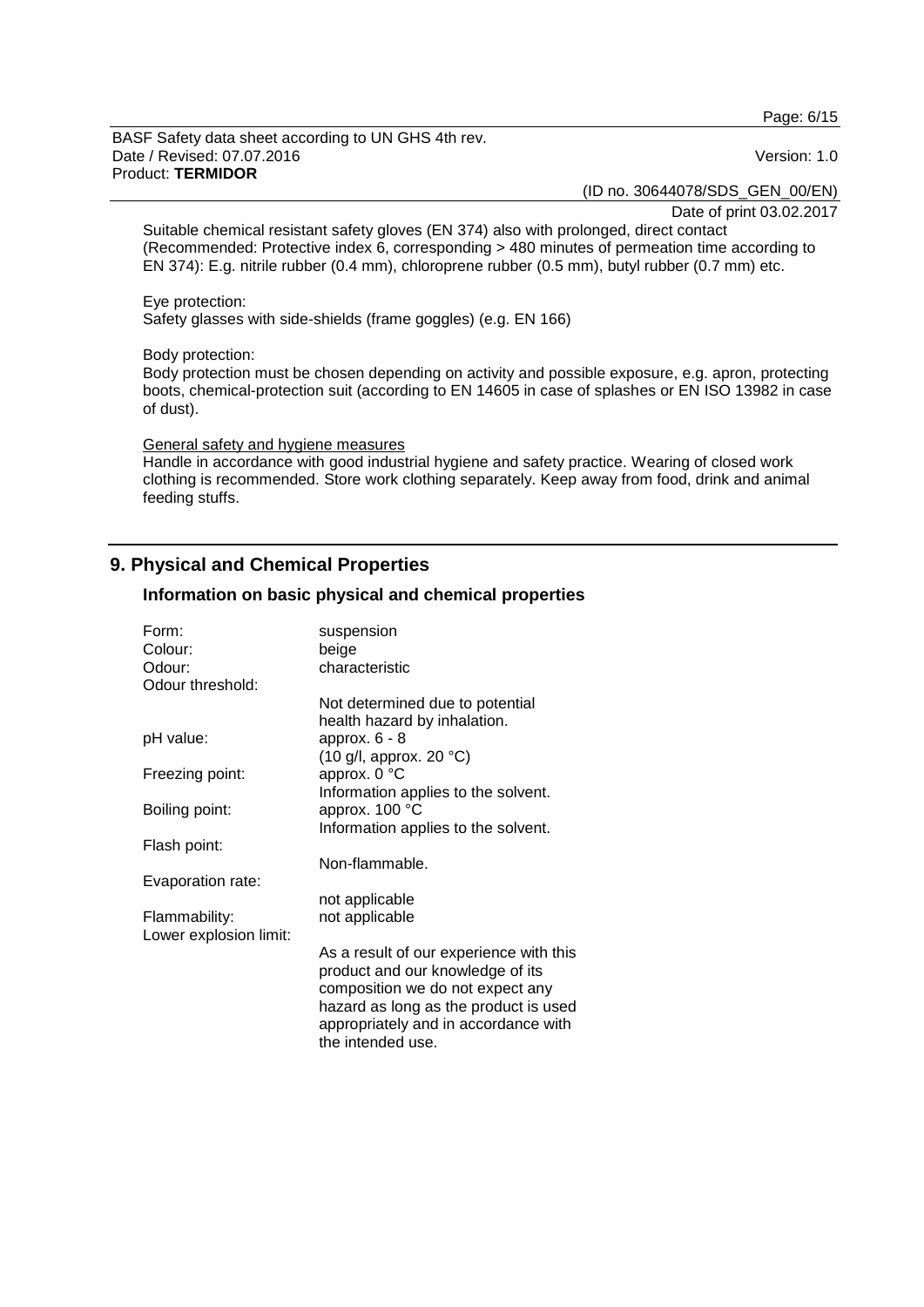Page: 7/15

BASF Safety data sheet according to UN GHS 4th rev. Date / Revised: 07.07.2016 Version: 1.0 Product: **TERMIDOR**

(ID no. 30644078/SDS\_GEN\_00/EN)

Date of print 03.02.2017

| Upper explosion limit:                                                             |                                                                        |  |
|------------------------------------------------------------------------------------|------------------------------------------------------------------------|--|
|                                                                                    | As a result of our experience with this                                |  |
|                                                                                    | product and our knowledge of its                                       |  |
|                                                                                    | composition we do not expect any                                       |  |
|                                                                                    | hazard as long as the product is used                                  |  |
|                                                                                    | appropriately and in accordance with                                   |  |
|                                                                                    | the intended use.                                                      |  |
| Ignition temperature:                                                              |                                                                        |  |
|                                                                                    | Based on the water content the                                         |  |
|                                                                                    | product does not ignite.                                               |  |
| Vapour pressure:                                                                   | approx. 23,3 hPa                                                       |  |
|                                                                                    | (20 °C)                                                                |  |
|                                                                                    | Information applies to the solvent.                                    |  |
| Density:                                                                           | approx. $1,06$ g/cm $3$                                                |  |
|                                                                                    | (20 °C)                                                                |  |
| Relative vapour density (air):                                                     |                                                                        |  |
|                                                                                    | not applicable                                                         |  |
| Solubility in water:                                                               | dispersible                                                            |  |
| Partitioning coefficient n-octanol/water (log Kow):                                |                                                                        |  |
|                                                                                    | not applicable                                                         |  |
| Thermal decomposition:                                                             | 120 °C, 10 kJ/kg (DSC (OECD 113))                                      |  |
|                                                                                    | 185 °C, 240 kJ/kg (DSC (OECD 113))                                     |  |
|                                                                                    | 320 °C, 70 kJ/kg (DSC (OECD 113))                                      |  |
|                                                                                    | 395 °C, > 140 kJ/kg (DSC (OECD 113))                                   |  |
|                                                                                    | Not a substance liable to self-decomposition according to UN transport |  |
|                                                                                    | regulations, class 4.1.                                                |  |
| Viscosity, dynamic:                                                                | approx. 1.600 - 1.850 mPa.s                                            |  |
|                                                                                    | (21,6 °C)                                                              |  |
| Explosion hazard:                                                                  | Based on the water content the                                         |  |
|                                                                                    | product has no explosive properties.                                   |  |
| (Directive 2004/73/EC, A.21)<br>Fire promoting properties:<br>not fire-propagating |                                                                        |  |

# **Other information**

Other Information:

If necessary, information on other physical and chemical parameters is indicated in this section., The product has not been tested. The statement has been derived from substances/products of a similar structure or composition.

# **10. Stability and Reactivity**

#### **Reactivity**

No hazardous reactions if stored and handled as prescribed/indicated.

# **Chemical stability**

The product is stable if stored and handled as prescribed/indicated.

# **Possibility of hazardous reactions**

No hazardous reactions if stored and handled as prescribed/indicated.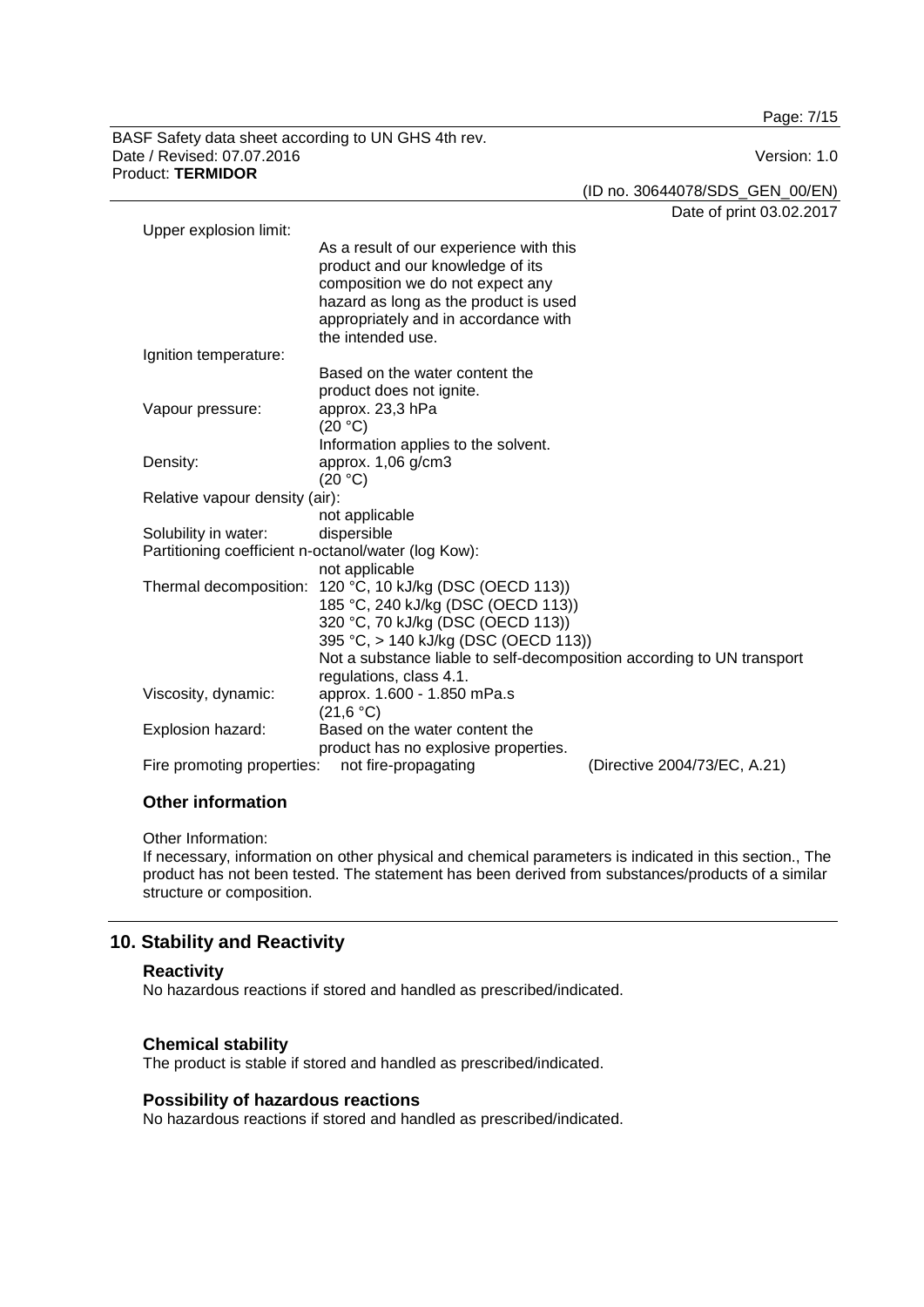Page: 8/15

BASF Safety data sheet according to UN GHS 4th rev. Date / Revised: 07.07.2016 Version: 1.0 Product: **TERMIDOR**

(ID no. 30644078/SDS\_GEN\_00/EN)

Date of print 03.02.2017

#### **Conditions to avoid**

See MSDS section 7 - Handling and storage.

#### **Incompatible materials**

Substances to avoid: strong bases, strong acids, strong oxidizing agents

#### **Hazardous decomposition products**

Hazardous decomposition products: No hazardous decomposition products if stored and handled as prescribed/indicated.

# **11. Toxicological Information**

### **Information on toxicological effects**

#### Acute toxicity

Assessment of acute toxicity:

The product has not been tested. The statement has been derived from substances/products of a similar structure or composition. Of moderate toxicity after single ingestion. Virtually nontoxic after a single skin contact. Virtually nontoxic by inhalation.

Experimental/calculated data: LD50 rat (oral): 1.999 mg/kg

LC50 rat (by inhalation):  $> 1.7$  mg/l 4 h No mortality was observed. An aerosol was tested.

LD50 rat (dermal): > 2.000 mg/kg

#### **Irritation**

Assessment of irritating effects: Not irritating to the skin. Not irritating to the eyes.

Experimental/calculated data: Skin corrosion/irritation rabbit: non-irritant

Serious eye damage/irritation rabbit: non-irritant

Respiratory/Skin sensitization

Assessment of sensitization:

The product has not been tested. The statement has been derived from substances/products of a similar structure or composition. There is no evidence of a skin-sensitizing potential.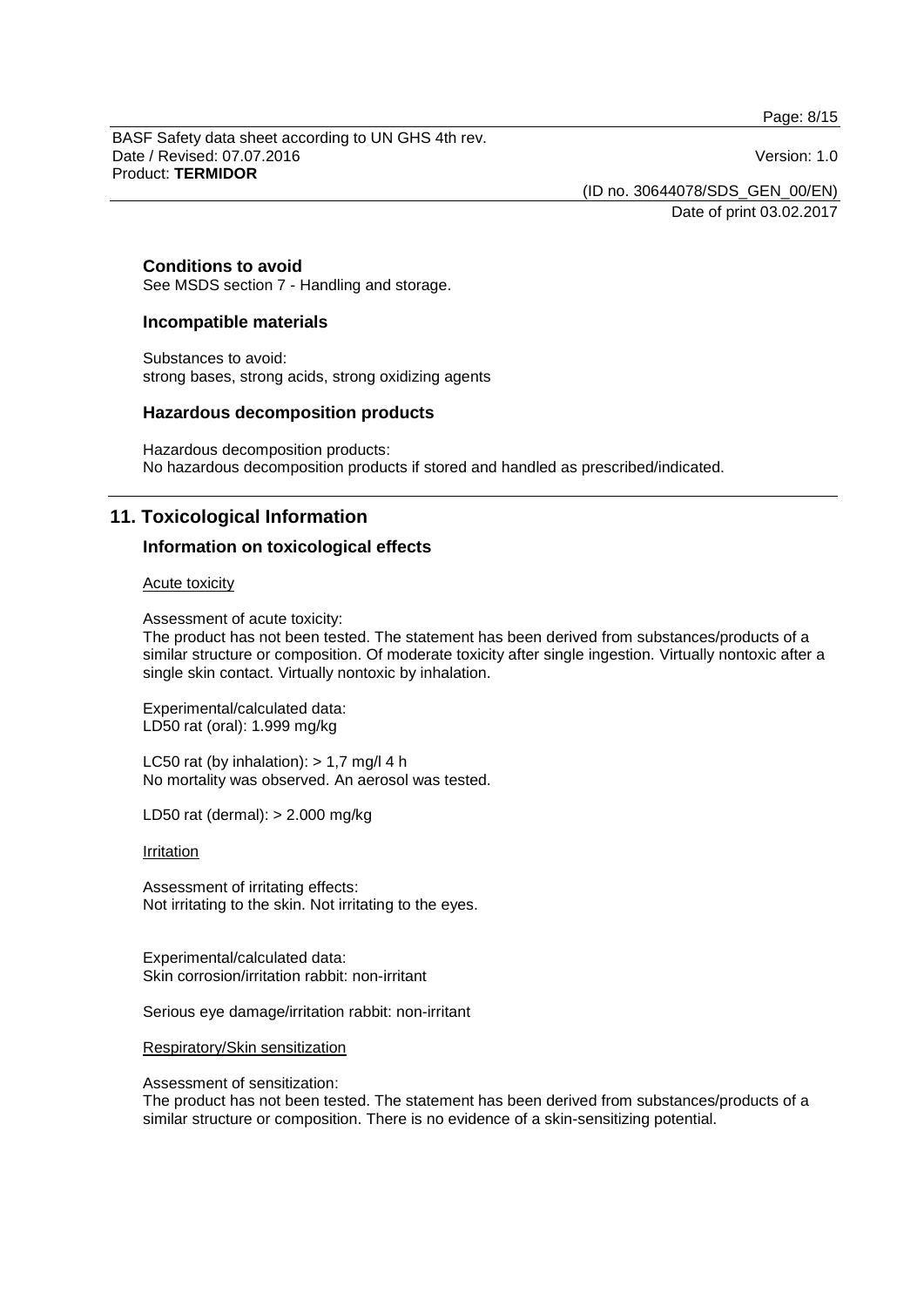Page: 9/15

BASF Safety data sheet according to UN GHS 4th rev. Date / Revised: 07.07.2016 Version: 1.0 Product: **TERMIDOR**

(ID no. 30644078/SDS\_GEN\_00/EN)

Date of print 03.02.2017

Experimental/calculated data:

modified Buehler test guinea pig: Skin sensitizing effects were not observed in animal studies.

#### Germ cell mutagenicity

Assessment of mutagenicity:

Mutagenicity tests revealed no genotoxic potential. The product has not been tested. The statement has been derived from the properties of the individual components.

#### **Carcinogenicity**

Assessment of carcinogenicity: The product has not been tested. The statement has been derived from the properties of the individual components.

*Information on: fipronil (ISO); 5-amino-1-[2,6-dichloro-4-(trifluoromethyl)phenyl]-4- [(trifluoromethyl)sulfinyl]-1H-pyrazole-3-carbonitrile*

*Assessment of carcinogenicity:*

*In long-term studies in rats the substance induced thyroid tumors. The effect is caused by an animal specific mechanism that has no human counter part. In long-term studies in mice in which the substance was given by feed, a carcinogenic effect was not observed.* ----------------------------------

#### Reproductive toxicity

Assessment of reproduction toxicity:

The results of animal studies gave no indication of a fertility impairing effect. The product has not been tested. The statement has been derived from the properties of the individual components.

#### Developmental toxicity

#### Assessment of teratogenicity:

The product has not been tested. The statement has been derived from the properties of the individual components. Animal studies gave no indication of a developmental toxic effect at doses that were not toxic to the parental animals.

#### Specific target organ toxicity (single exposure)

Assessment of STOT single: The available information is not sufficient for evaluation.

Repeated dose toxicity and Specific target organ toxicity (repeated exposure)

Assessment of repeated dose toxicity:

The product has not been tested. The statement has been derived from the properties of the individual components.

*Information on: fipronil (ISO); 5-amino-1-[2,6-dichloro-4-(trifluoromethyl)phenyl]-4- [(trifluoromethyl)sulfinyl]-1H-pyrazole-3-carbonitrile*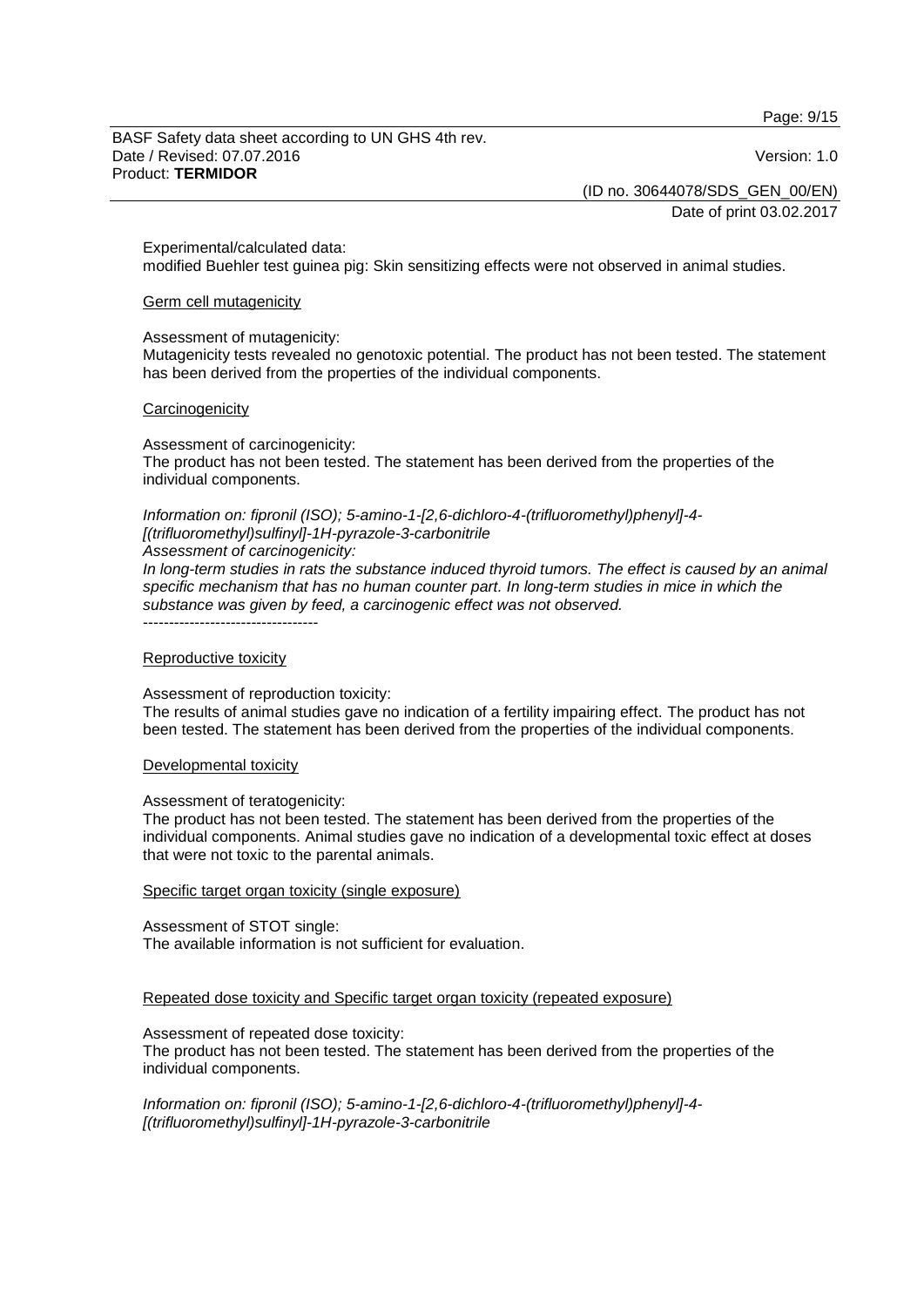Page: 10/15

BASF Safety data sheet according to UN GHS 4th rev. Date / Revised: 07.07.2016 Version: 1.0 Product: **TERMIDOR**

(ID no. 30644078/SDS\_GEN\_00/EN)

Date of print 03.02.2017

*Assessment of repeated dose toxicity:*

*Causes mortality and signs of neurotoxicity through prolonged or repeated exposure.* ----------------------------------

#### Aspiration hazard

No aspiration hazard expected. The product has not been tested. The statement has been derived from the properties of the individual components.

Other relevant toxicity information

Misuse can be harmful to health.

# **12. Ecological Information**

#### **Toxicity**

Assessment of aquatic toxicity:

The product has not been tested. The statement has been derived from the properties of the individual components. Very toxic to aquatic organisms. May cause long-term adverse effects in the aquatic environment.

*Information on: fipronil (ISO); 5-amino-1-[2,6-dichloro-4-(trifluoromethyl)phenyl]-4- [(trifluoromethyl)sulfinyl]-1H-pyrazole-3-carbonitrile Toxicity to fish: LC50 (96 h) 0,0852 mg/l, Lepomis macrochirus* ----------------------------------

*Information on: fipronil (ISO); 5-amino-1-[2,6-dichloro-4-(trifluoromethyl)phenyl]-4- [(trifluoromethyl)sulfinyl]-1H-pyrazole-3-carbonitrile Aquatic invertebrates: EC50 (48 h) 0,19 mg/l, Daphnia magna*

*LC50 (48 h) 0,00017 mg/l, Mysidopsis bahia* ----------------------------------

*Information on: fipronil (ISO); 5-amino-1-[2,6-dichloro-4-(trifluoromethyl)phenyl]-4- [(trifluoromethyl)sulfinyl]-1H-pyrazole-3-carbonitrile Aquatic plants: EC50 (72 h) 0,103 mg/l (growth rate), Scenedesmus subspicatus*

*No observed effect concentration (72 h) > 0,14 mg/l, Pseudokirchneriella subcapitata*

*EC50 (14 d) > 0,16 mg/l (biomass), Lemna gibba*

*No observed effect concentration (14 d) > 0,16 mg/l (biomass), Lemna gibba* ----------------------------------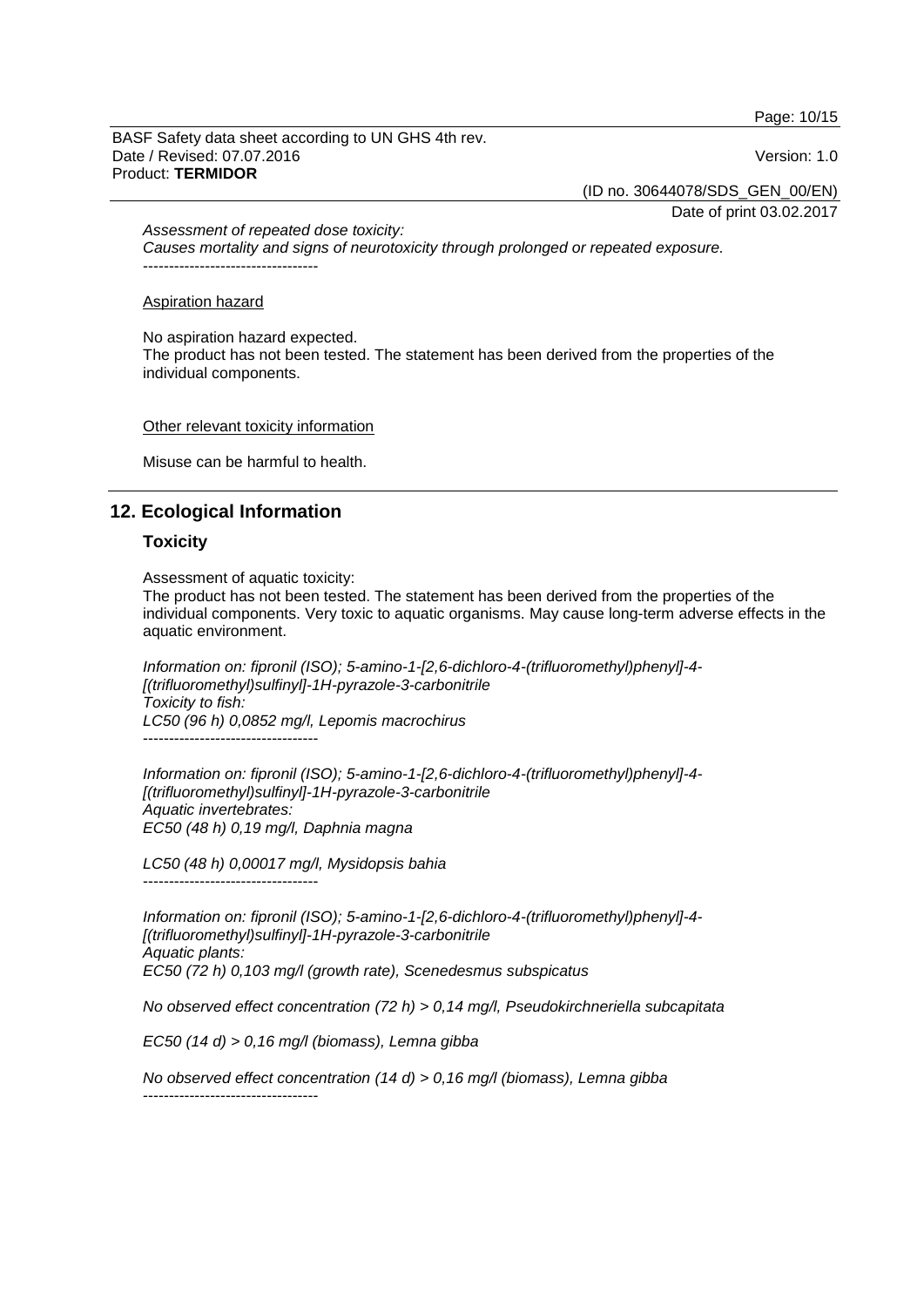Page: 11/15

BASF Safety data sheet according to UN GHS 4th rev. Date / Revised: 07.07.2016 **Version: 1.0** Product: **TERMIDOR**

(ID no. 30644078/SDS\_GEN\_00/EN)

Date of print 03.02.2017

# **Persistence and degradability**

Assessment biodegradation and elimination (H2O): The product has not been tested. The statement has been derived from the properties of the individual components.

*Information on: fipronil (ISO); 5-amino-1-[2,6-dichloro-4-(trifluoromethyl)phenyl]-4- [(trifluoromethyl)sulfinyl]-1H-pyrazole-3-carbonitrile Assessment biodegradation and elimination (H2O): Not readily biodegradable (by OECD criteria).* ----------------------------------

### **Bioaccumulative potential**

Assessment bioaccumulation potential: The product has not been tested. The statement has been derived from the properties of the individual components.

*Information on: fipronil (ISO); 5-amino-1-[2,6-dichloro-4-(trifluoromethyl)phenyl]-4- [(trifluoromethyl)sulfinyl]-1H-pyrazole-3-carbonitrile Bioaccumulation potential: Bioconcentration factor: 321, Lepomis macrochirus Accumulation in organisms is not to be expected.*

----------------------------------

# **Mobility in soil**

Assessment transport between environmental compartments: Adsorption in soil: The product has not been tested. The statement has been derived from the properties of the individual components.

*Information on: fipronil (ISO); 5-amino-1-[2,6-dichloro-4-(trifluoromethyl)phenyl]-4- [(trifluoromethyl)sulfinyl]-1H-pyrazole-3-carbonitrile Assessment transport between environmental compartments: Adsorption in soil: Following exposure to soil, adsorption to solid soil particles is probable, therefore contamination of groundwater is not expected.*

----------------------------------

# **Results of PBT and vPvB assessment**

The product does not contain a substance fulfilling the PBT (persistent/bioaccumulative/toxic) criteria or the vPvB (very persistent/very bioaccumulative) criteria.

#### **Other adverse effects**

The product does not contain substances that are listed in the Montreal Protocol on substances that deplete the ozone layer.

# **Additional information**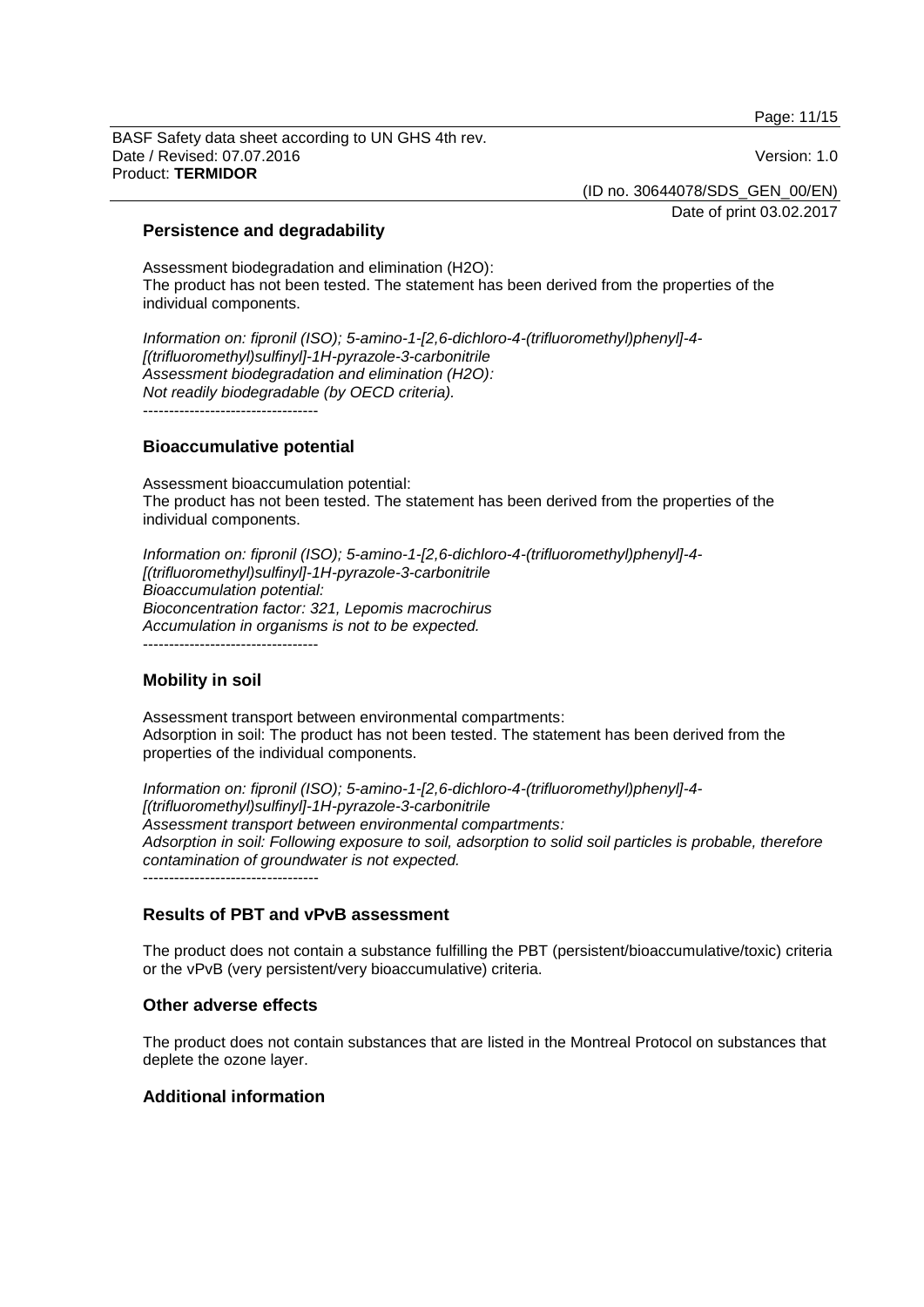Page: 12/15

BASF Safety data sheet according to UN GHS 4th rev. Date / Revised: 07.07.2016 Version: 1.0 Product: **TERMIDOR**

Date of print 03.02.2017

(ID no. 30644078/SDS\_GEN\_00/EN)

Other ecotoxicological advice:

Do not discharge product into the environment without control.

# **13. Disposal Considerations**

### **Waste treatment methods**

Must be disposed of or incinerated in accordance with local regulations.

Contaminated packaging:

Contaminated packaging should be emptied as far as possible and disposed of in the same manner as the substance/product.

# **14. Transport Information**

# **Land transport**

### ADR

| UN number                   | UN3082                                       |
|-----------------------------|----------------------------------------------|
| UN proper shipping name:    | ENVIRONMENTALLY HAZARDOUS SUBSTANCE, LIQUID, |
| Transport hazard class(es): | N.O.S. (contains FIPRONIL)                   |
| Packing group:              | 9. EHSM                                      |
| Environmental hazards:      | Ш                                            |
| Special precautions for     | yes                                          |
| user:                       | Tunnel code: E                               |
| <b>RID</b>                  |                                              |
| UN number                   | UN3082                                       |
| UN proper shipping name:    | ENVIRONMENTALLY HAZARDOUS SUBSTANCE, LIQUID, |
| Transport hazard class(es): | N.O.S. (contains FIPRONIL)                   |
| Packing group:              | 9, EHSM                                      |
| Environmental hazards:      | Ш                                            |
| Special precautions for     | yes                                          |
| user:                       | None known                                   |

**Inland waterway transport**

ADN UN number UN3082<br>UN proper shipping name: ENVIRO ENVIRONMENTALLY HAZARDOUS SUBSTANCE, LIQUID, N.O.S. (contains FIPRONIL) Transport hazard class(es): 9, EHSM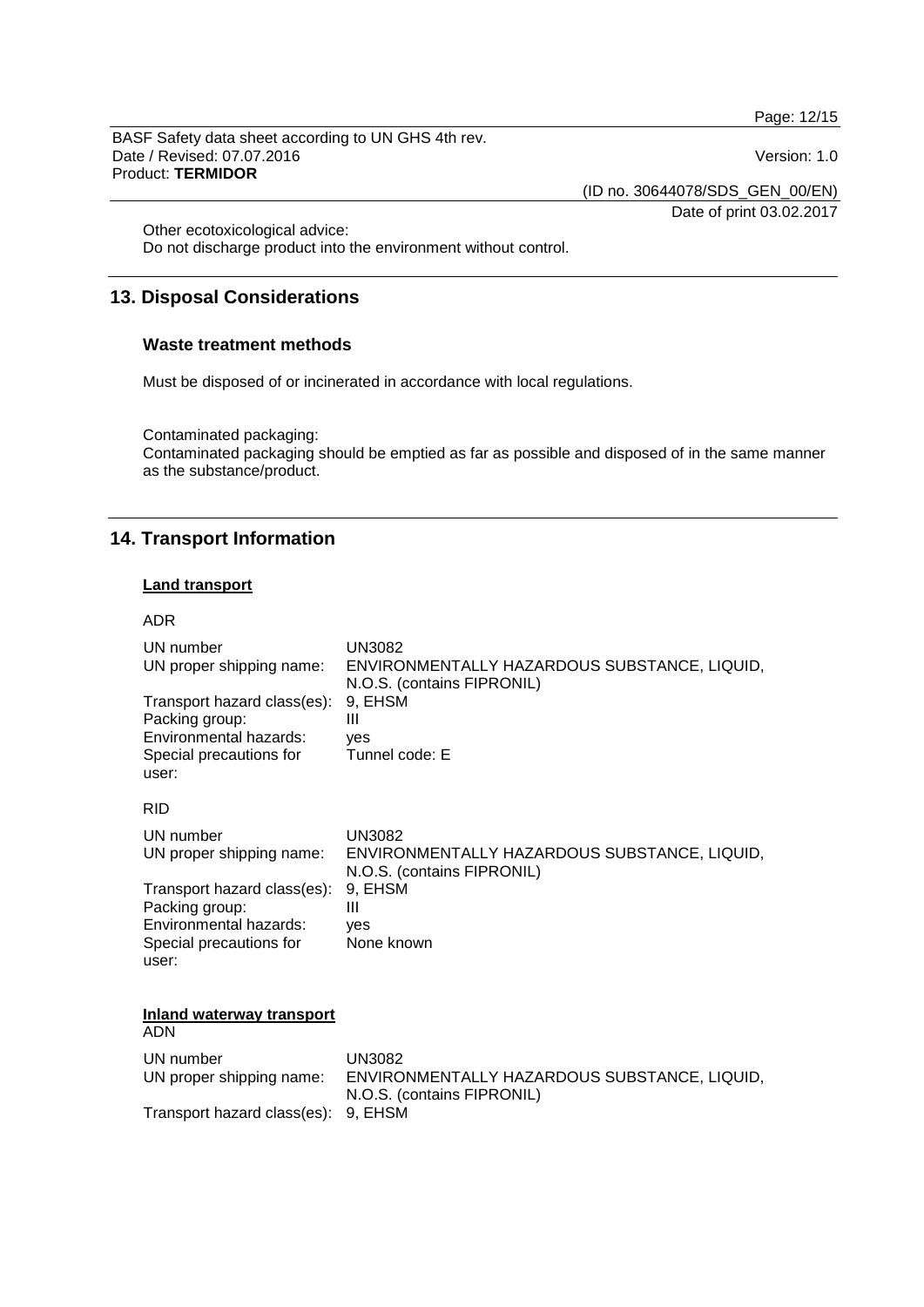Page: 13/15

BASF Safety data sheet according to UN GHS 4th rev. Date / Revised: 07.07.2016 Version: 1.0 Product: **TERMIDOR**

(ID no. 30644078/SDS\_GEN\_00/EN)

Date of print 03.02.2017

Packing group: III Environmental hazards: yes Special precautions for user: None known

Transport in inland waterway vessel Not evaluated

#### **Sea transport**

IMDG

| UN number:                          | UN 3082                                      |
|-------------------------------------|----------------------------------------------|
| UN proper shipping name:            | ENVIRONMENTALLY HAZARDOUS SUBSTANCE, LIQUID, |
|                                     | N.O.S. (contains FIPRONIL)                   |
| Transport hazard class(es): 9, EHSM |                                              |
| Packing group:                      | Ш                                            |
| Environmental hazards:              | ves                                          |
|                                     | Marine pollutant: YES                        |
| Special precautions for             | None known                                   |
| user:                               |                                              |

# **Air transport**

IATA/ICAO

| UN number:<br>UN proper shipping name: | UN 3082<br>ENVIRONMENTALLY HAZARDOUS SUBSTANCE, LIQUID,<br>N.O.S. (contains FIPRONIL) |
|----------------------------------------|---------------------------------------------------------------------------------------|
| Transport hazard class(es): 9, EHSM    |                                                                                       |
| Packing group:                         | Ш                                                                                     |
| Environmental hazards:                 | ves                                                                                   |
| Special precautions for                | None known                                                                            |
| user:                                  |                                                                                       |

# **UN number**

See corresponding entries for "UN number" for the respective regulations in the tables above.

### **UN proper shipping name**

See corresponding entries for "UN proper shipping name" for the respective regulations in the tables above.

#### **Transport hazard class(es)**

See corresponding entries for "Transport hazard class(es)" for the respective regulations in the tables above.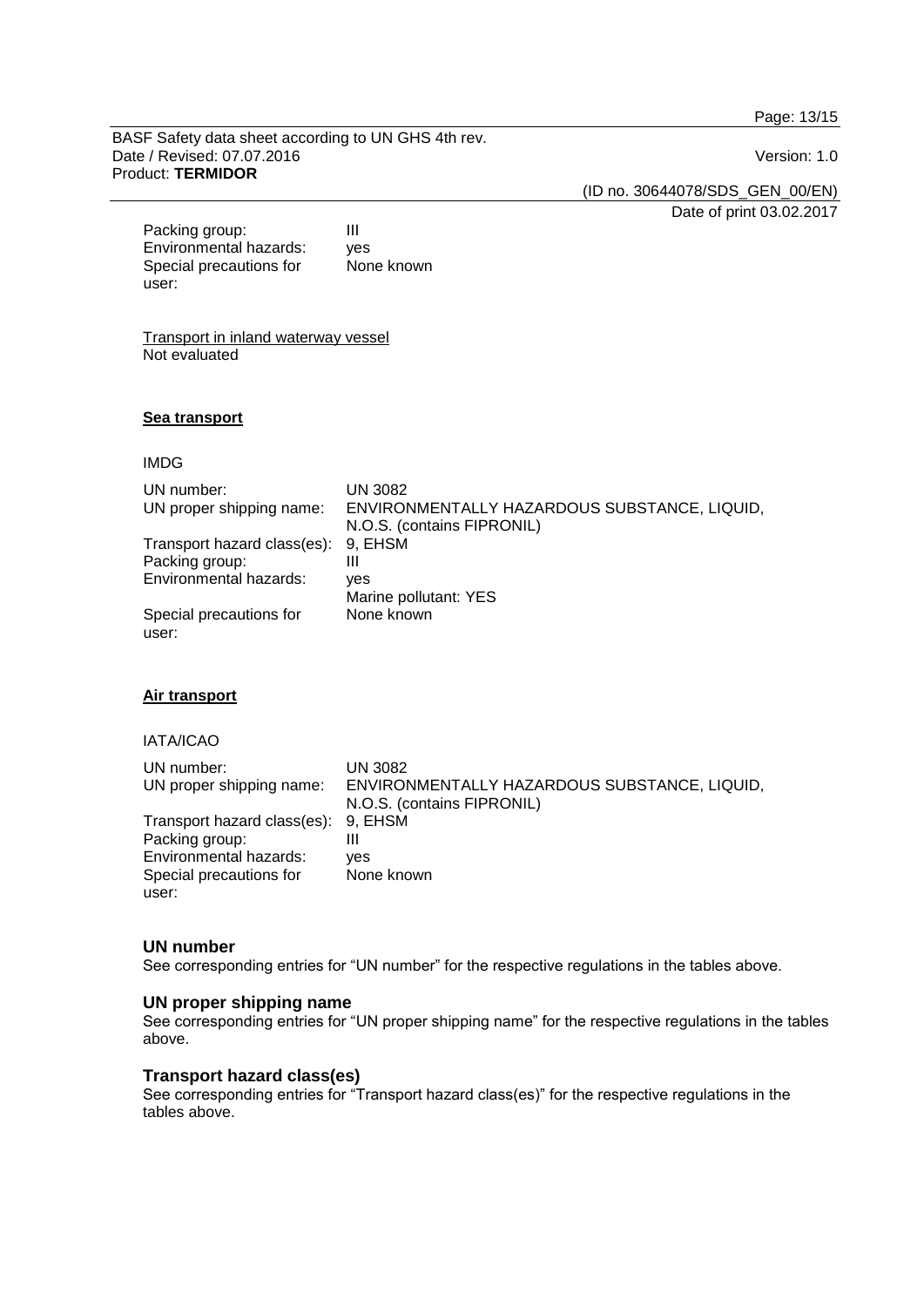Page: 14/15

BASF Safety data sheet according to UN GHS 4th rev. Date / Revised: 07.07.2016 Version: 1.0 Product: **TERMIDOR**

(ID no. 30644078/SDS\_GEN\_00/EN)

Date of print 03.02.2017

# **Packing group**

See corresponding entries for "Packing group" for the respective regulations in the tables above.

### **Environmental hazards**

See corresponding entries for "Environmental hazards" for the respective regulations in the tables above.

### **Special precautions for user**

See corresponding entries for "Special precautions for user" for the respective regulations in the tables above.

# **Transport in bulk according to Annex II of MARPOL and the IBC Code**

| Not evaluated |
|---------------|
| Not evaluated |
| Not evaluated |
| Not evaluated |
| Not evaluated |
|               |

# **15. Regulatory Information**

# **Safety, health and environmental regulations/legislation specific for the substance or mixture**

If other regulatory information applies that is not already provided elsewhere in this safety data sheet, then it is described in this subsection.

# **16. Other Information**

|                        | Full text of classifications, hazard symbols and hazard statements, if mentioned in section 2 or 3: |
|------------------------|-----------------------------------------------------------------------------------------------------|
| Acute Tox.             | Acute toxicity                                                                                      |
| STOT RE                | Specific target organ toxicity — repeated exposure                                                  |
| <b>Aquatic Acute</b>   | Hazardous to the aquatic environment - acute                                                        |
| <b>Aquatic Chronic</b> | Hazardous to the aquatic environment - chronic                                                      |
| Eye Dam./Irrit.        | Serious eye damage/eye irritation                                                                   |
| H311                   | Toxic in contact with skin.                                                                         |
| H330                   | Fatal if inhaled.                                                                                   |
| H <sub>301</sub>       | Toxic if swallowed.                                                                                 |
| H372                   | Causes damage to organs (Central nervous system) through prolonged<br>or repeated exposure.         |
| H400                   | Very toxic to aquatic life.                                                                         |
| H410                   | Very toxic to aquatic life with long lasting effects.                                               |
| H319                   | Causes serious eye irritation.                                                                      |